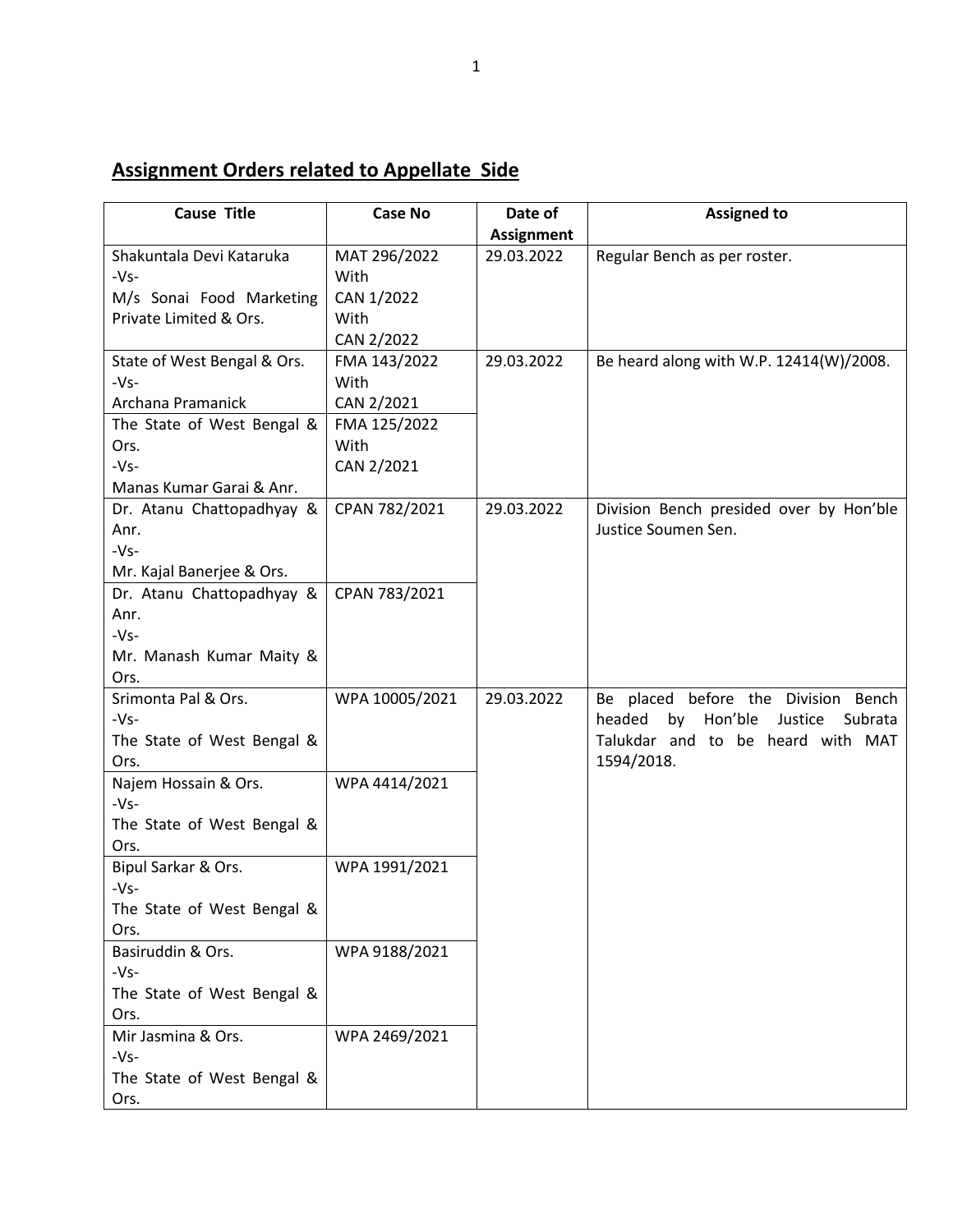| Ali Reza Shaikh & Ors.                | WPA 5482/2021  |            |                                          |
|---------------------------------------|----------------|------------|------------------------------------------|
| $-Vs-$                                |                |            |                                          |
| The State of West Bengal &            |                |            |                                          |
| Ors.                                  |                |            |                                          |
| Asgar Sk & Ors.                       | WPA 1940/2021  |            |                                          |
| $-Vs-$                                |                |            |                                          |
| The State of West Bengal &            |                |            |                                          |
| Ors.                                  |                |            |                                          |
| Bapi Das & Ors.                       | WPA 2628/2021  |            |                                          |
| $-Vs-$                                |                |            |                                          |
| The State of West Bengal &            |                |            |                                          |
| Ors.                                  |                |            |                                          |
| Nargis Aktar Banu & Ors.              | WPA 4920/2021  |            |                                          |
| $-Vs-$                                |                |            |                                          |
| The State of West Bengal &            |                |            |                                          |
| Ors.                                  |                |            |                                          |
| Mili Bewa & Anr.                      | FMA 68/2022    | 29.03.2022 | Division Bench headed by Hon'ble Justice |
| $-Vs-$                                | With           |            | Tapabrata Chakraborty.                   |
| The State of West Bengal &            | CAN 1/2021     |            |                                          |
| Ors.                                  |                |            |                                          |
| Shivmangal Securities Private         | FMA 2752/2015  | 29.03.2022 | Division Bench headed by Hon'ble Justice |
| Limited & Ors,                        |                |            | Tapabrata Chakraborty.                   |
| $-Vs-$                                |                |            |                                          |
| Bengal<br>Housing<br>West             |                |            |                                          |
| Infrastructure Development            |                |            |                                          |
| Corporation Limited & Ors.            |                |            |                                          |
| Mrs. Renu Jain                        | MAT 682/2020   | 29.03.2022 | Division Bench headed by Hon'ble Justice |
| $-Vs-$                                | With           |            | Tapabrata Chakraborty.                   |
| Punjab National Bank & Ors.           | CAN 1/2021     |            |                                          |
|                                       | With           |            |                                          |
|                                       | CAN 2/2021     |            |                                          |
| Bablu Pal & Ors.                      | CRA 231/2009   | 29.03.2022 | Division Bench presided over by Justice  |
| -Vs-                                  |                |            | Debangsu Basak.                          |
| The State of West Bengal              |                |            |                                          |
| Manju Singha Roy                      | WPA 20651/2018 | 29.03.2022 | Hon'ble Justice Arindam Mukherjee.       |
| $-Vs-$                                |                |            |                                          |
| Union of India & Ors.                 |                |            |                                          |
| Rosedale Garden Apartment             | WPA 302/2020   | 29.03.2022 | Hon'ble Justice Amrita Sinha.            |
| <b>Owners Association</b>             | With           |            |                                          |
| $-Vs-$                                | CAN 1/2021     |            |                                          |
| Town,<br>Kolkata<br>The<br><b>New</b> | With           |            |                                          |
| Development Authority &               | CAN 2/2021     |            |                                          |
| Ors.                                  |                |            |                                          |
|                                       |                |            |                                          |
|                                       |                |            |                                          |
|                                       |                |            |                                          |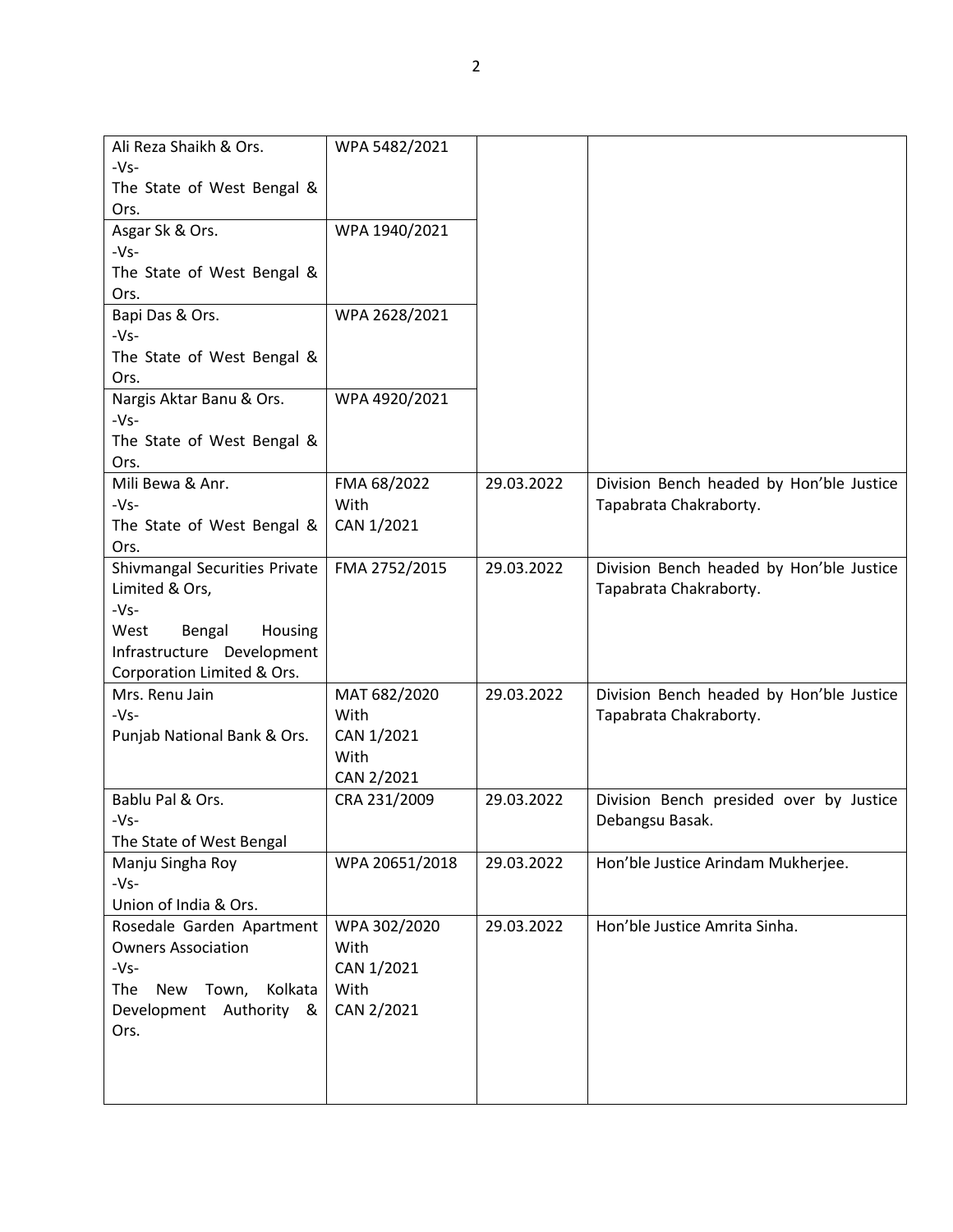| Arindam Banerjee             | CRR 481/2019  | 29.03.2022 | Hon'ble Justice Jay Sengupta.           |
|------------------------------|---------------|------------|-----------------------------------------|
| $-Vs-$                       |               |            |                                         |
| The State of West Bengal &   |               |            |                                         |
| Anr.                         |               |            |                                         |
| Dr. Sujay Das                | CRA 402/2018  | 29.03.2022 | Hon'ble Justice Ananda Kumar Mukherjee. |
| $-Vs-$                       |               |            |                                         |
| Smt. Sushmita Das & Anr.     |               |            |                                         |
| Om Prakash Saxena & Ors.     | CRR 3262/2017 | 29.03.2022 | Hon'ble Justice Ananda Kumar Mukherjee. |
| $-Vs-$                       |               |            |                                         |
| The State of West Bengal &   |               |            |                                         |
| Ors.                         |               |            |                                         |
| Om Prakash Saxena & Ors.     | CRR 3263/2017 |            |                                         |
| $-Vs-$                       |               |            |                                         |
| The State of West Bengal &   |               |            |                                         |
| Anr.                         |               |            |                                         |
| Surajit Das                  | CRR 3862/2019 | 29.03.2022 | Hon'ble Justice Ananda Kumar Mukherjee. |
| -Vs-                         |               |            |                                         |
| The<br>Superintendent<br>οf  |               |            |                                         |
| Police, Central Bureau<br>οf |               |            |                                         |
| Investigation,<br>Anti-      |               |            |                                         |
| Corruption Branch            |               |            |                                         |
| Golam Mahiuddin              | CRR 1650/2019 | 29.03.2022 | Hon'ble Justice Ananda Kumar Mukherjee. |
| $-Vs-$                       |               |            |                                         |
| The State of West Bengal &   |               |            |                                         |
| Anr.                         |               |            |                                         |

## **Assignment Orders related to Original Side**

| <b>Cause Title</b>                | <b>Case No</b> | Date of           | <b>Assigned to</b>                       |
|-----------------------------------|----------------|-------------------|------------------------------------------|
|                                   |                | <b>Assignment</b> |                                          |
| Premjit Roy & Anr.                | APOT 47/2022   | 29.03.2022        | Division Bench headed by Hon'ble Justice |
| -Vs-                              | With           |                   | Harish Tandon.                           |
| Munawar Abbas Gangjee &           | GA 1/2022      |                   |                                          |
| Ors.                              |                |                   |                                          |
|                                   |                |                   |                                          |
| Investments Private<br>Amstar     | APO 82/2021    | 29.03.2022        | Division Bench presided over by Hon'ble  |
| Limited                           |                |                   | Justice Harish Tandon.                   |
| -Vs-                              |                |                   |                                          |
| Shree<br>Shree<br>Iswar           |                |                   |                                          |
| Satuanarayanjee & Ors.            |                |                   |                                          |
| Four<br>Assests<br>Square         | CS 144/2016    | 29.03.2022        | Hon'ble Justice Moushumi Bhattacharya.   |
| Management<br>and                 |                |                   |                                          |
| Reconstruction<br>Company         |                |                   |                                          |
| Private Limited & Ors.            |                |                   |                                          |
| -Vs-                              |                |                   |                                          |
| M/s<br>Orient<br><b>Beverages</b> |                |                   |                                          |
| Limited & Ors.                    |                |                   |                                          |